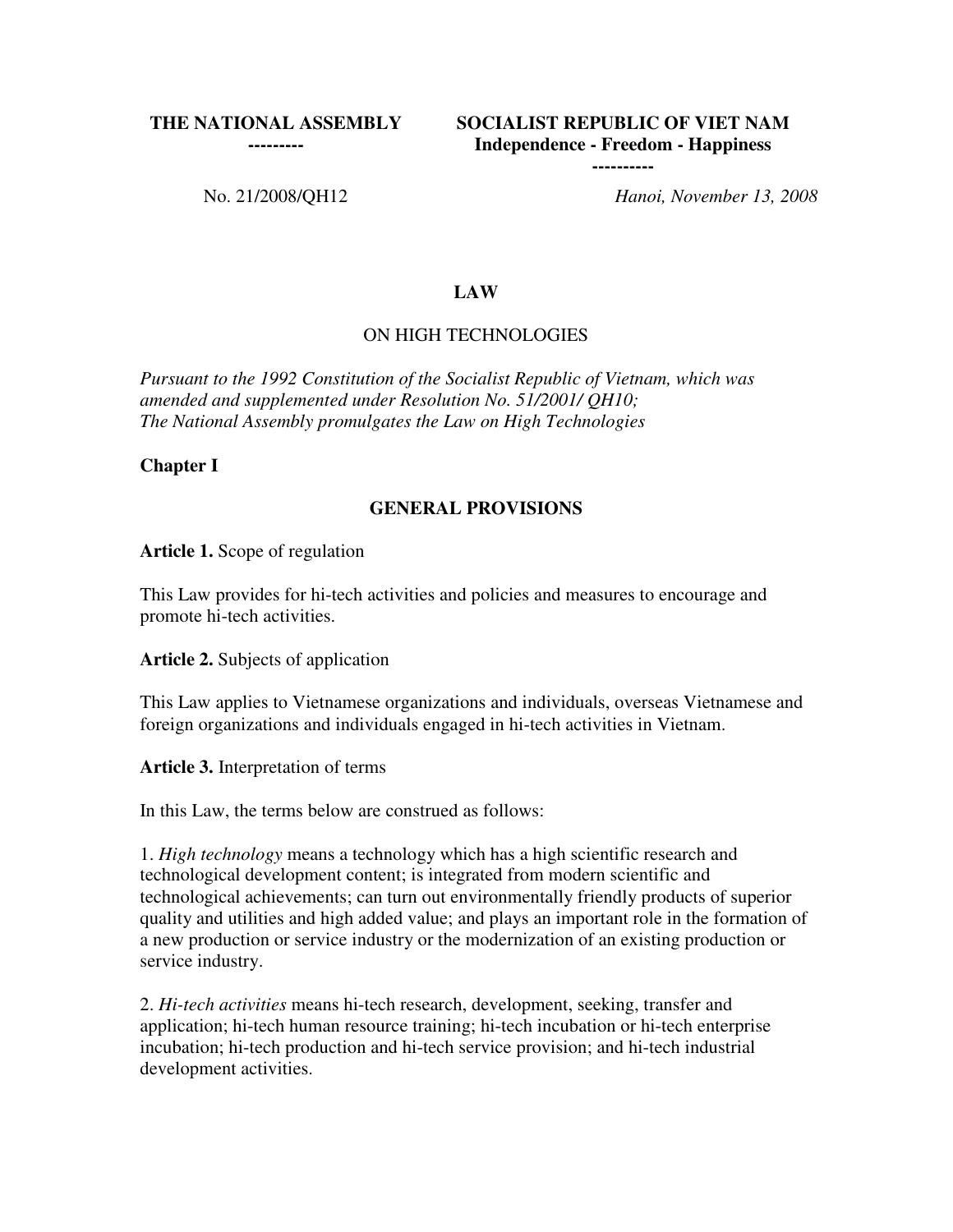3. *Hi-tech product* means a product turned out with high technology, which is environmentally friendly and has superior quality and utilities and high added value.

4. *Hi-tech enterprise* means an enterprise turning out hi-tech products, providing hi-tech services and conducting hi-tech research and development activities.

5. *Hi-tech application agricultural enterprise* means an enterprise applying high technologies to turn out agricultural products of high quality, yield and added value.

6. *Hi-tech industry* means an econo-technical industry turning out hi-tech products and providing hi-tech services.

7. *Hi-tech incubation* means a process of creating, improving and commercializing a high technology from technological ideas, scientific research results or an unimproved high technology through supporting necessary technical infrastructure, resources and services.

8. *Hi-tech enterprise incubation* means a process of forming and developing a hi-tech enterprise through supporting necessary technical infrastructure, resources and services.

9. *Hi-tech nursery or hi-tech enterprise nursery* means a facility providing favorable conditions in necessary technical infrastructure, resources and services for hi-tech incubation or hi-tech enterprise incubation.

*10. Hi-tech human resources* means a contingent of qualified and skilled persons meeting the requirements of hi-tech research, development and application activities, hi-tech services, management of hi-tech activities, and operation of hi-tech production equipment and lines.

**Article 4.** State policies towards hi-tech activities

1.To mobilize investment resources and apply in a coordinated manner mechanisms and measures to offer the highest land, tax and other incentives for hi-tech activities with a view to promoting the leading role of high technologies in scientific and technological development for socio-economic development, defense and security maintenance, environmental protection, and improvement of the quality of people's life.

2. To speed up the application, research, mastering and creation of high technologies and hi-tech products: to form and develop a number of hi-tech industries; to raise the competitiveness of products, and participate in stages creating high added value in the global supply system.

3. To concentrate investment in developing hi-tech human resources up to regional and international level: to apply special incentive mechanisms and policies for training, attracting and effectively employing hi-tech human resources at home and abroad and talented youth in hi-tech research, teaching and incubation, hi-tech enterprise incubation and other hi-tech activities.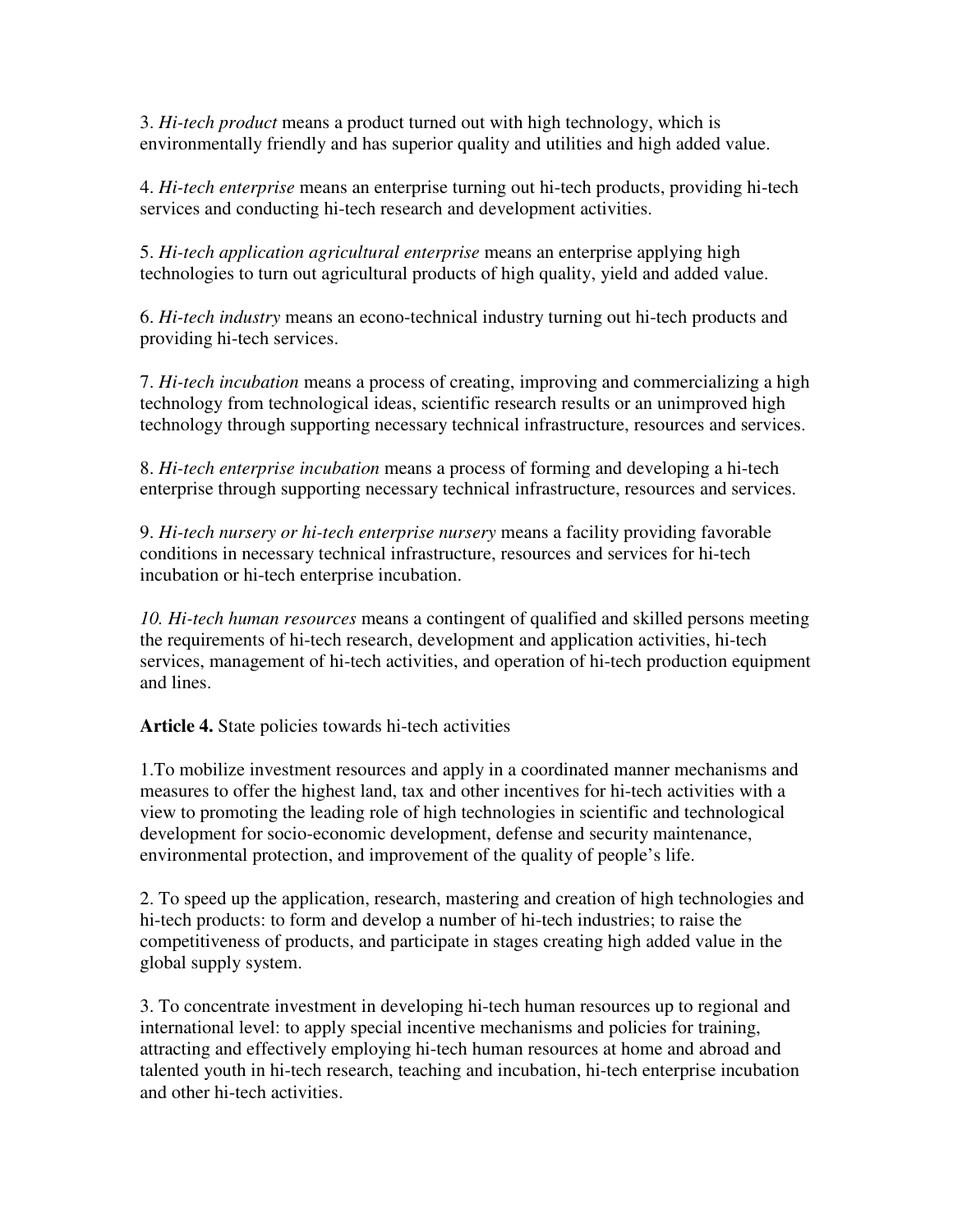4. To encourage enterprises to raise their hi-tech application capacity and invest in hi-tech development; to facilitate the formation of a network of medium- and small-sized enterprises providing support products and services for the hi-tech industry.

5. To allocate state budget funds and apply a special financial mechanism for hi-tech tasks, programs and projects and the import of high technologies which are important to socio-economic development and defense and security maintenance.

**Article 5.** High technologies prioritized for development investment

1. Hi-tech development investment will be prioritized in the following technological domains:

a/ Information technology;

b/ Biotechnology;

c/ New material technology;

d/ Automation technology.

2. Based on socio-economic development, defense and security requirements, the Government may adjust and supplement technological domains prioritized for hi-tech development investment specified in Clause I of this Article.

3. High technologies prioritized for development investment in the technological domains specified in Clauses 1 and 2 of this Article must be in line with the world's advanced and modern scientific and technological development requirements and trends, promote the country's advantages, be feasible, and satisfy any of the following conditions:

a/ Having great impacts on and bringing about high benefits for socio-economic development and defense and security maintenance;

b/ Contributing to the modernization of existing production and service industries;

c/ Playing a decisive role in the formation of new production and service industries with high competitiveness and socio-economic benefits.

4. The Ministry of Science and Technology shall assume the prime responsibility for, and collaborate with concerned ministries and ministerial-level agencies in, submitting to the Prime Minister for promulgation a list of high technologies prioritized for development investment and objectives and implementation roadmaps and solutions, as well as their modifications and supplementations.

**Article 6.** Hi-tech products encouraged for development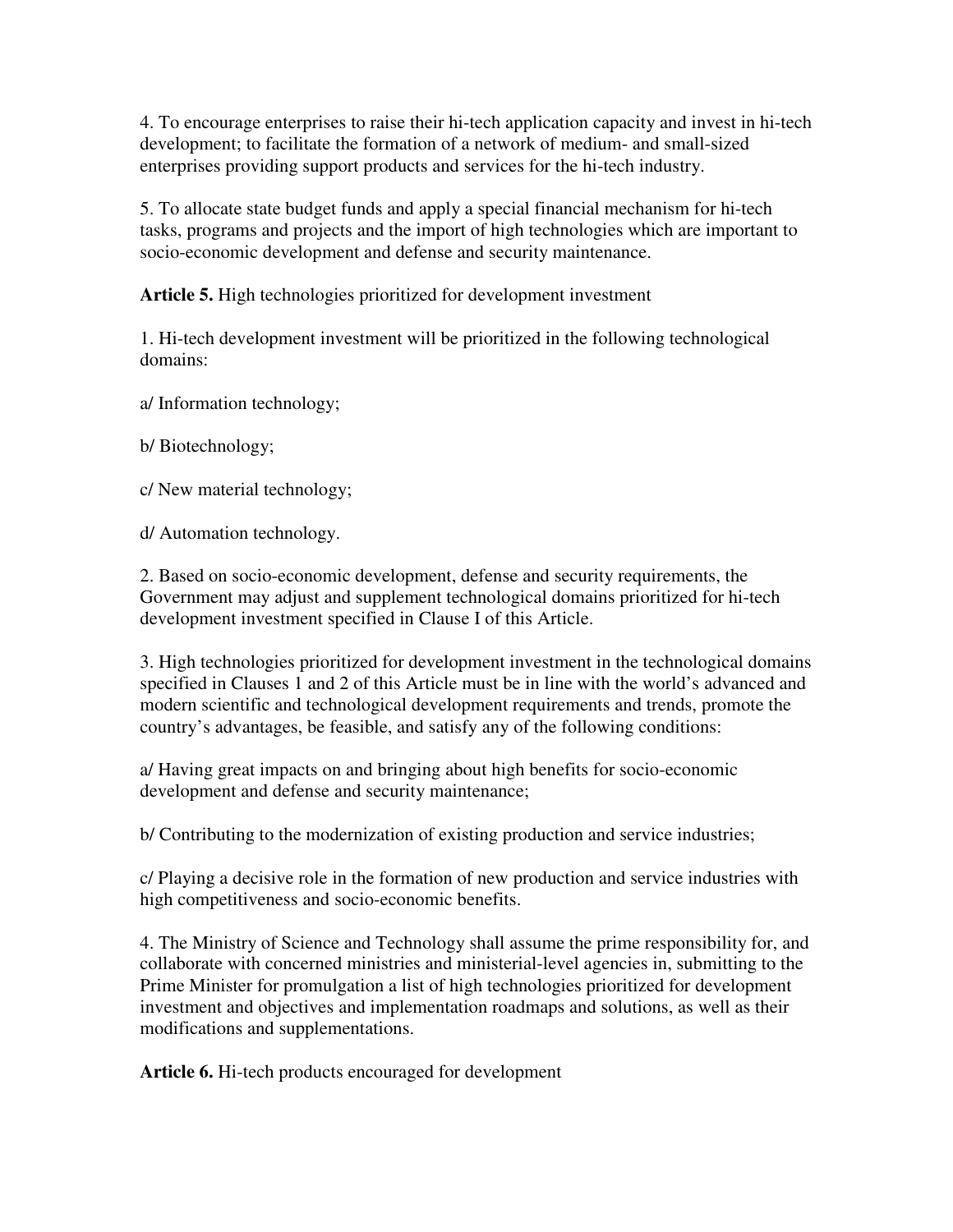1. Hi-tech products encouraged for development mean hi-tech products which can be turned out with technologies on the list of high technologies prioritized for development investment and satisfy the following conditions:

a/ Having a high added-value ratio in the product value structure;

b/ Being highly competitive and creating great socio-economic benefits;

c/ Being exportable or able to substitute imports;

d/ Contributing to raising the national scientific and technological capacity.

2. The Ministry of Science and Technology shall assume the prime responsibility for, and collaborate with concerned ministries and ministerial-level agencies in, submitting to the Prime Minister for promulgation a list of hi-tech products encouraged for development in each period of national socio-economic development, and its modifications and supplementations.

**Article 7.** Hi-tech international cooperation

1. To expand international cooperation in hi-tech research, application and development, especially with scientifically and technologically advanced countries, territories, foreign organizations and individuals, transnational corporations and foreign business groups, in accordance with Vietnamese law and treaties to which the Socialist Republic of Vietnam is a contracting party.

2. To encourage and facilitate Vietnamese organizations and individuals to participate in hi-tech international cooperation programs and projects, international societies and associations and other organizations; to attract foreign organizations and individuals and overseas Vietnamese to conduct hi-tech activities in Vietnam.

3. To step up international cooperation in hi-tech human resource development, giving priority to hi-tech training cooperation with regional and world advanced universities, colleges and vocational schools; to attract and effectively employ highly qualified persons and talented youth in hi-tech research, leaching and incubation and hi-tech enterprise incubation and development in Vietnam.

4. To implement the international scientific and technological integration roadmap and step up the seeking and transfer of advanced technologies into Vietnam with a view to raising the hi-tech mastering and creation capability of domestic research and training organizations and enterprises.

### **Article 8.** Prohibited acts

Abusing hi-tech activities to harm national interests, defense, security or lawful rights and interests of organizations or individuals.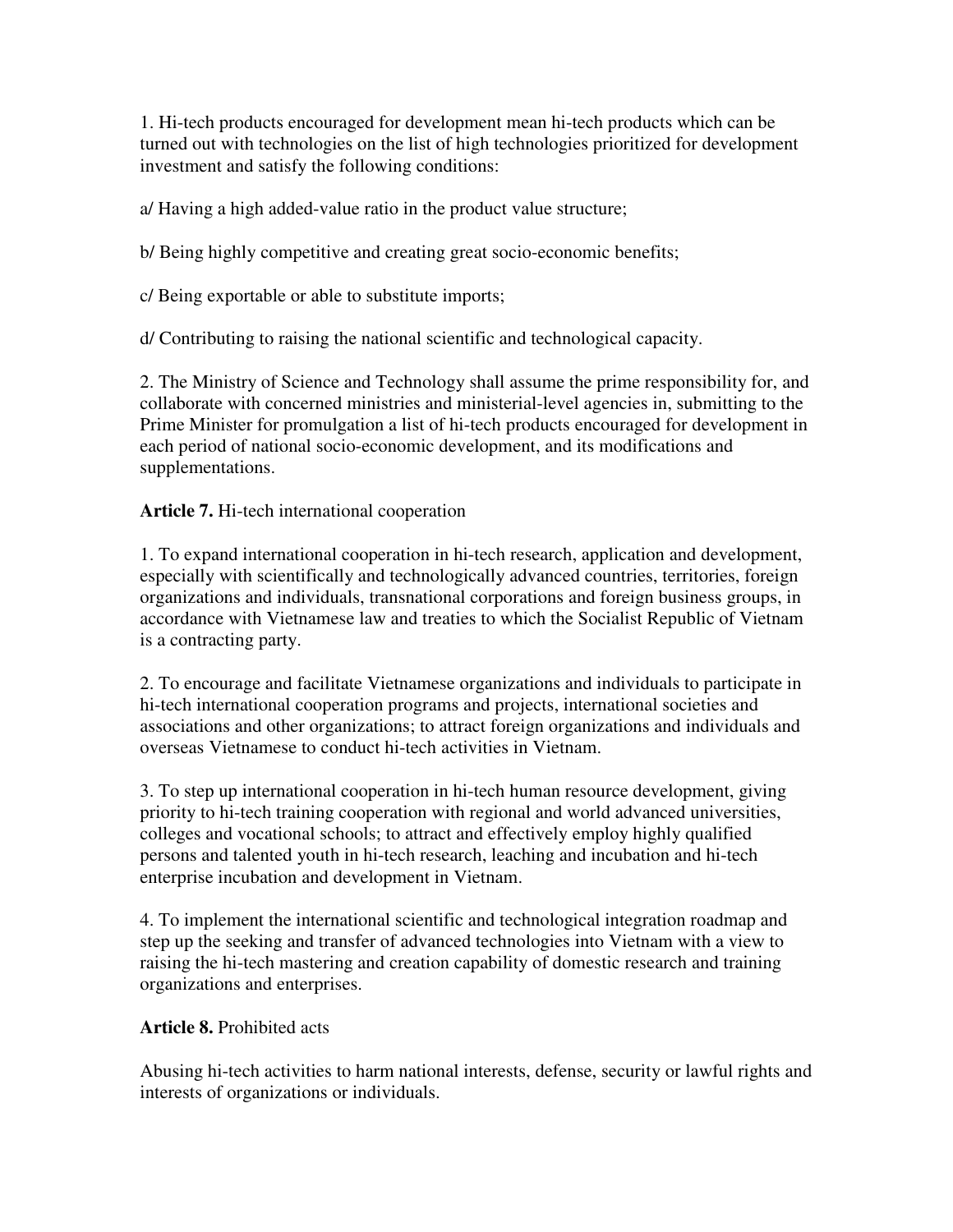2. Conducting hi-tech activities that adversely affect human health or life, morality and fine customs and traditions of the nation, or damage the environment or natural resources.

3. Infringing upon hi-tech intellectual property rights.

4. Illegally disclosing or supplying hi-tech secrets.

5. Committing forgery or deceitful acts to enjoy the State's incentives for hi-tech activities.

6. Illegally obstructing hi-tech activities.

## **Chapter II**

## **HI-TECH APPLICATION, RESEARCH AND DEVELOPMENT**

**Article 9.** Hi-tech application

1. The Stale encourages hi-tech application activities in compliance with state policies provided for in this Law and other relevant laws.

2. The application of high technologies on the list of those prioritized for development investment is eligible for incentives or supports in the following cases:

a/ Use of hi-tech research results for technology renewal, product renewal or increase of the added value of products;

b/ Trial production;

c/ Mastering and adaptation of imported high technologies to Vietnam's practical conditions.

**Article 10.** Measures to promote hi-tech application

1. Organizations and individuals conducting hi-tech application activities specified in Clause 2, Article 9 of this Law are entitled to the following incentives and supports:

a/ The highest incentives under the laws on land, enterprise income tax, value-added tax, import duty and export duty;

b/ Financial supports from the national hi-tech development program and other state budget funds;

c/ Other incentives as provided for by law.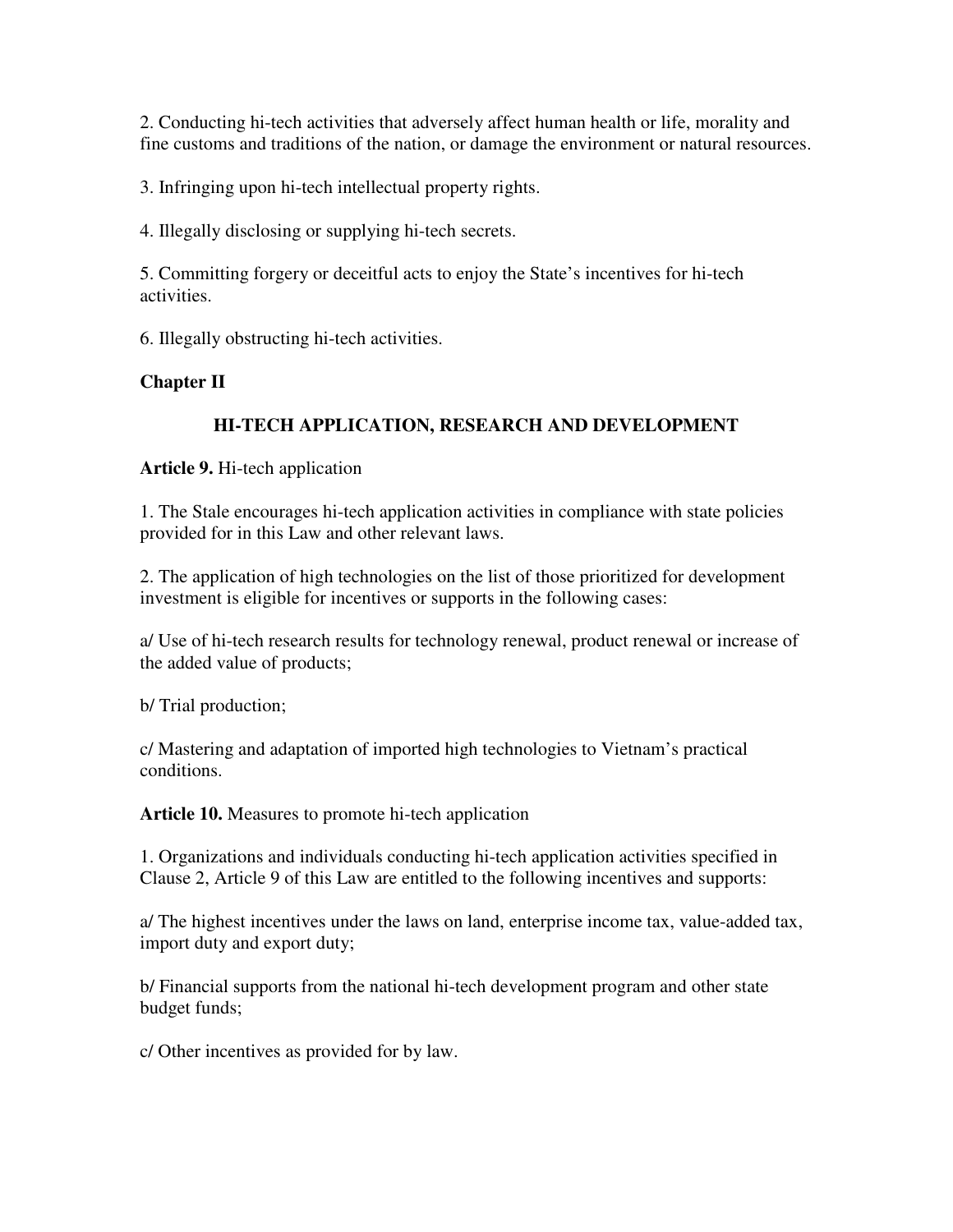2. The Ministry of Science and Technology shall assume the prime responsibility for, and collaborate with concerned ministries and ministerial-level agencies in, submitting to the Prime Minister for promulgation specific regulations on the competence and procedures for certification of hi-tech application organizations and individuals to be entitled to incentives or supports specified in Clause 1 of this Article.

**Article 11.** Hi-tech research and development

1. The State encourages hi-tech research and development activities for socio-economic development, defense and security maintenance and environmental protection.

2. The research and development of high technologies on the list of those prioritized for development investment are eligible for incentives and supports in the following cases:

a/ Hi-tech research and application;

b/ Research for creating high technologies to substitute imported technologies;

c/ Research for creating new high technologies.

**Article 12.** Measures to promote hi-tech research and development

1. Organizations and individuals conducting hi-tech research and development activities specified in Clause 2, Article 11 of this Law are entitled to the following incentives and supports:

a/ The highest incentives under the laws on enterprise income tax, value-added tax, import duty and export duty;

b/ Partial or whole funds from the national hi-tech development program, in case their hitech research and development application results bring about socio-economic, defense, security or environmental benefits;

c/ Financial supports and assistance from other funds reserved for hi-tech research and development, training of hi-tech human resources or hi-tech transfer.

2. Investors of projects to build hi-tech research, development and application facilities may be allocated land without having to pay lane use levy or with land-use tax exemption or reduction under the land law.

3. Laboratories or research institutions formed as a result of association between organizations and individuals for the research and development of high technologies on the list of those prioritized for development investment may be partially allocated funds from the national hi-tech development program for research and operation equipment procurement.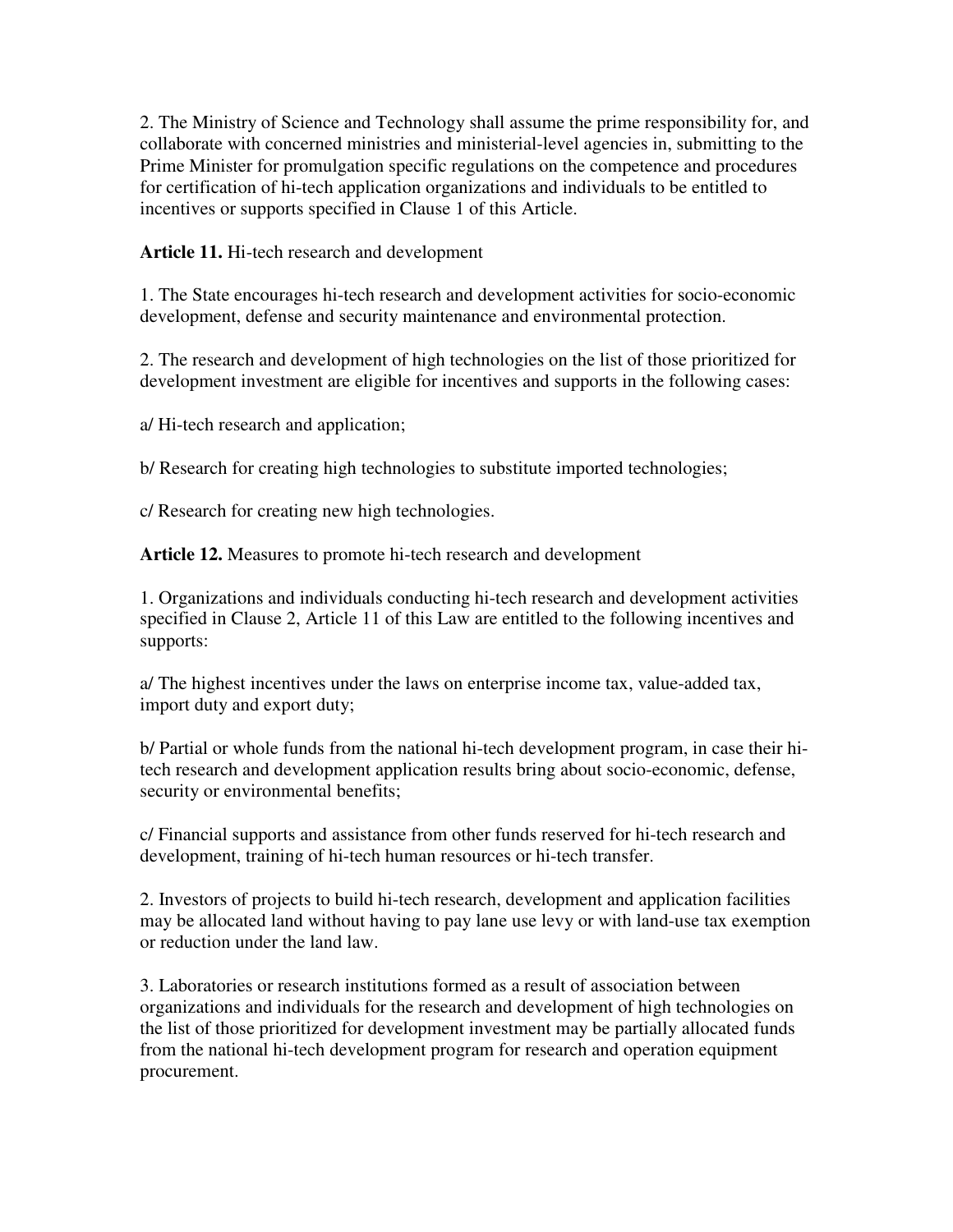4. The Ministry of Science and Technology shall:

a/ Prioritize the allocation of annual state budget funds reserved for scientific and technological activities for the research and development of high technologies on the list of those prioritized for development investment and hi-tech products on the list of those encouraged for development;

b/ Assume the prime responsibility for, and collaborate with concerned ministries and ministerial-level agencies in, submitting to the Prime Minister for promulgation specific regulations on the competence, order and procedures for certification of hi-tech research and development organizations and individuals eligible for incentives and supports specified in Clauses 1, 2 and 3 of this Article.

**Article 13.** Encouragement of hi-tech transfer

1. Organizations and individuals that transfer high technologies for hi-tech research and development or hi-tech product manufacture and trading are entitled to the highest incentive level under the law on technology transfer and other relevant laws.

2.The State earmarks funds for the import of high technologies and hi-tech machinery and equipment which cannot yet be manufactured at home for the implementation of important socio-economic, defense and security projects.

**Article 14.** Development of the hi-tech market, information and services to support hitech activities

1. The State encourages organizations and individuals to join in developing the hi-tech market and provide hi-tech brokerage, consultancy, assessment, appraisal and inspection services; and creates favorable conditions for organizations and individuals to provide technical consultancy, investment, legal, financial, insurance, intellectual property rights protection and other services with a view to promoting hi-tech activities and sale and use of hi-tech products.

2. The Ministry of Science and Technology shall assume the prime responsibility for, and collaborate with other ministries and ministerial-level agencies in, establishing hi-tech databases and information infrastructure; and create favorable conditions for organizations and individuals to access, use and exchange hi-tech information, and to organize and participate in national and international hi-tech markets, fairs and exhibitions.

3. Ministries, ministerial-level agencies and provincial-level People's Committees shall take measures to support and facilitate domestic and foreign organizations and individuals to organize and participate in hi-tech markets, fairs and exhibitions.

## **Chapter III**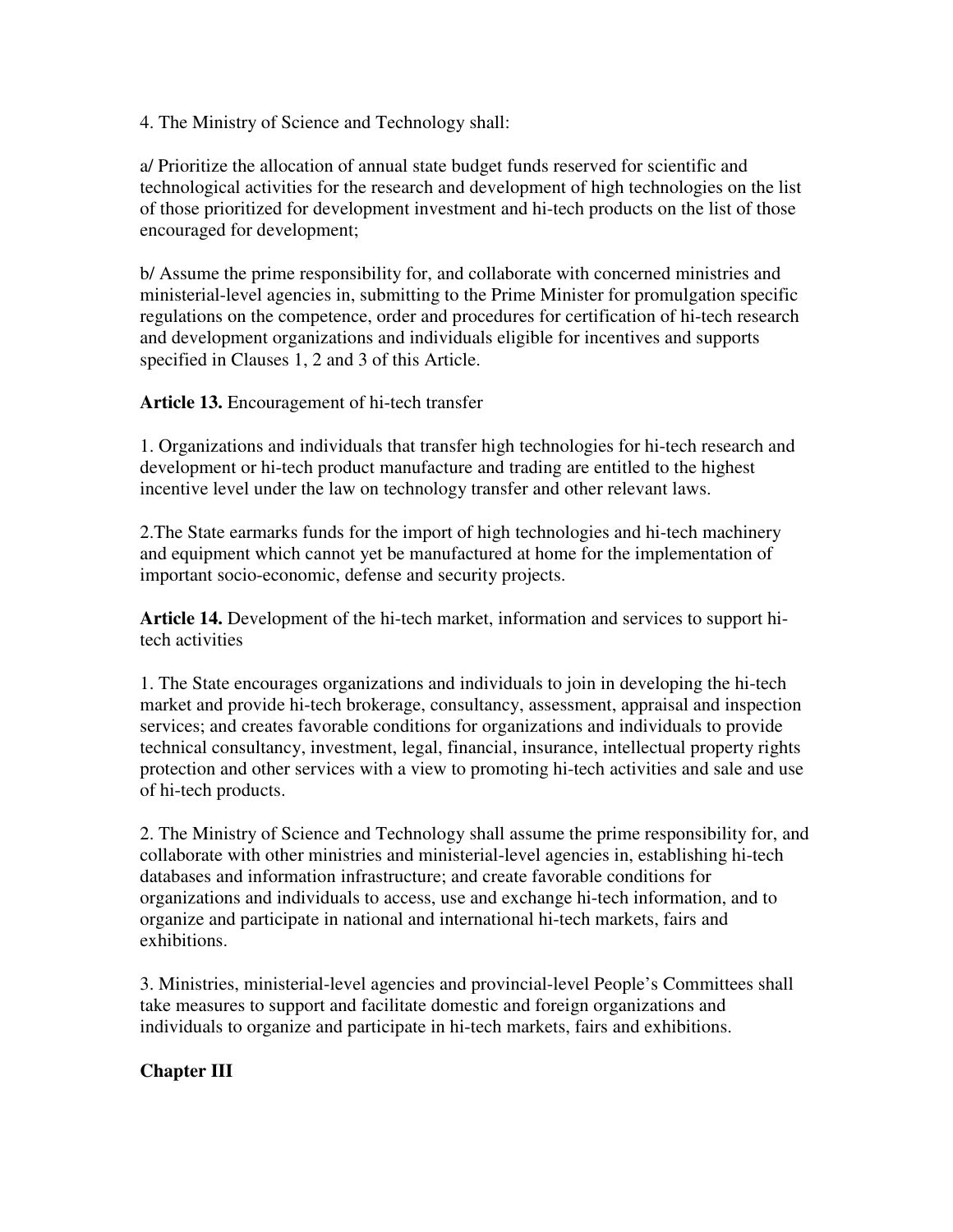### **HI-TECH DEVELOPMENT IN ECONO-TECHNICAL SECTORS**

**Article 15.** Development of hi-tech industries

1. Hi-tech development in industry will focus on the following principal tasks:

a/ Manufacture of hi-tech products and provision of hi-tech services;

b/ Development of hi-tech enterprises;

c/ Training of human resources for hi-tech industries;

d/ Building of allied industries for the development of hi-tech industries.

2. Based on the list of high technologies prioritized for development investment and the list of hi-tech products encouraged for development specified in Articles 5 and 6 of this Law. the Ministry of Industry and Trade shall assume the prime responsibility for, and collaborate with the Ministry of Science and Technology and concerned ministries and ministerial-level agencies in. submitting to the Prime Minister for approval plans to develop a number of hi-tech industries and their allied industries, and organizing the implementation of the approved plans.

3. Ministries, ministerial-level agencies and provincial-level People's Committees shall organize the implementation of the Prime Minister-approved plans to develop hi-tech industries and their allied industries in domains or localities under their management.

**Article 16.** Hi-tech development in agriculture

1. Hi-tech development in agriculture will focus on the following principal tasks:

a/ Selection, creation and propagation of plant varieties and animal breeds of high yield and quality;

b/ Epidemic prevention and control;

c/ High-yield cultivation and animal raising;

d/ Manufacture of farm supplies, machinery and equipment;

e/ Preservation and processing of agriculture products;

f/ Development of hi-tech application agricultural enterprises;

g/ Development of hi-tech agricultural services.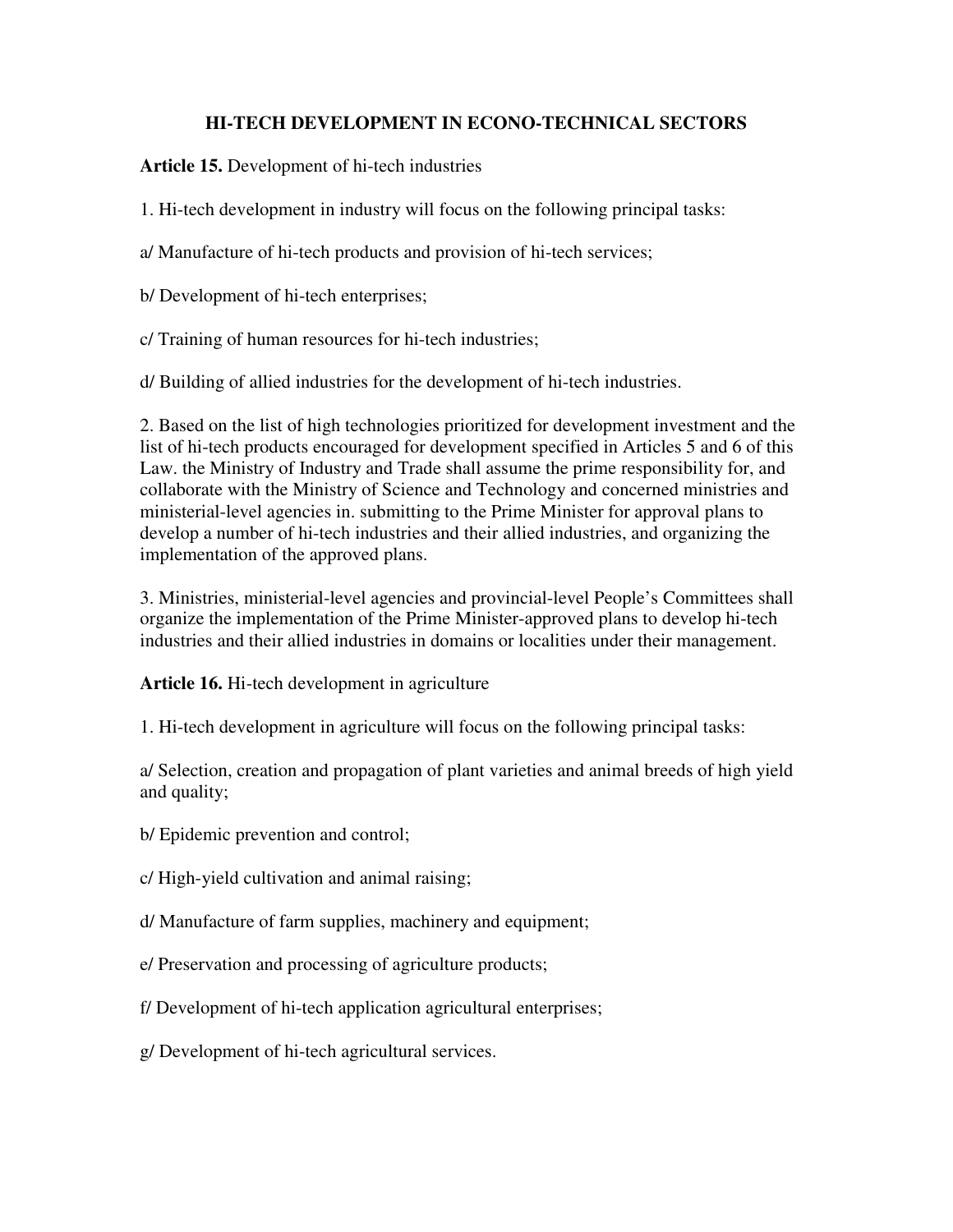2. The Ministry of Agriculture and Rural Development shall assume the prime responsibility for, and collaborate with the Ministry of Science and Technology and concerned ministries and ministerial-level agencies in, submitting to the Prime Minister for approval plans on hi-tech development in agriculture.

3. Ministries, ministerial-level agencies and provincial-level People's Committees shall organize the implementation of the Prime Minister-approved plans on hi-tech development in agriculture.

**Article 17.** Manufacture of hi-tech products

1. Newly established enterprises under investment projects on the manufacture of products on the list of hi-tech products encouraged for development are entitled to the highest incentives under the laws on land and import duty; if satisfying all the conditions specified in Clause 1, Article 18 of this Law. they are entitled to the highest incentives under tin- laws on enterprise income tax, value-added tax and export duty.

2. Vietnam-based enterprises which manufacture products on the list of hi-tech products encouraged for development are prioritized in the selection of those to participate in state budget-funded projects.

3. The Ministry of Science and Technology shall assume the prime responsibility for, and collaborate with concerned ministries and ministerial-level agencies in, submitting to the Prime Minister for approval plans to develop the manufacture of hi-tech products on the list of those encouraged for development; and for promulgation regulations on the competence, order and procedures for certification of enterprises eligible for incentives or supports specified in Clause 1 of this Article.

## **Article 18.** Hi-tech enterprises

1. A hi-tech enterprise must satisfy all the following conditions:

a/ It manufactures hi-tech products on the list of those encouraged for development under Article 6 of this Law;

b/ Its average total expenditure for research and development activities carried out in Vietnam for 3 consecutive years equals at least 1% of its total annual turnover, and over 1% of its total turnover from the fourth year;

c/ Its average turnover from hi-tech products for 3 consecutive years equals at least  $60\%$ of its total annual turnover, and at least 70% of its total turnover from the fourth year;

d/ The number of its laborers with a university or higher degree personally involved in research and development activities accounts for at least 5% of its total workforce;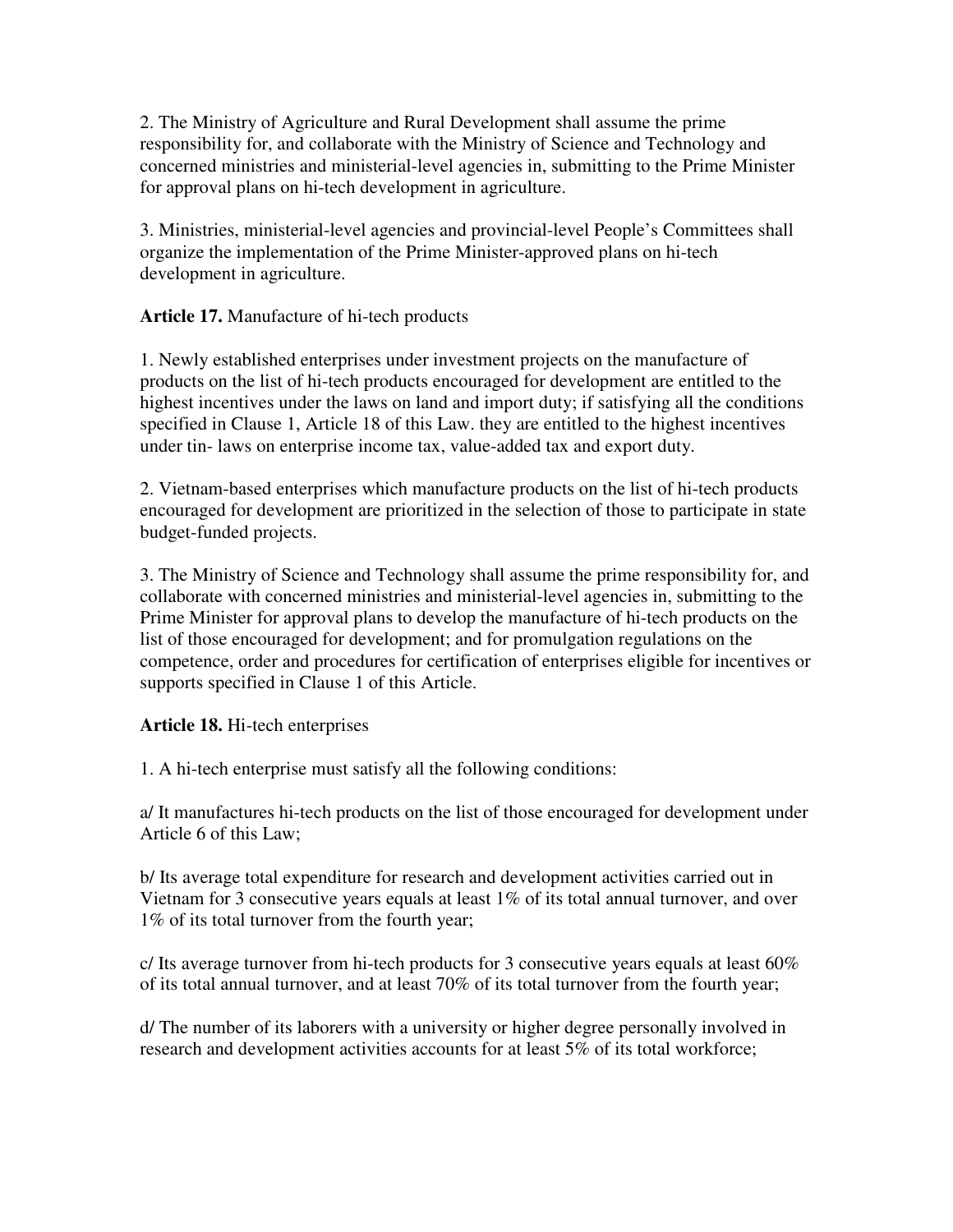e/ It applies environmentally friendly and energy-saving solutions to production and product quality management up to Vietnam's standards or technical regulations; in case Vietnam's standards or technical regulations are unavailable yet. it must apply standards of international specialized organizations.

2. Hi-tech enterprises which satisfy all the conditions specified in Clause 1 of this Article are entitled to the following incentives and supports:

a/ The highest incentive level under the laws on land, enterprise income tax, value-added tax, import duty and export duty;

b/ Financial supports from the national hi-tech development program for training, research and development or trial production.

3. Organizations and individuals are encouraged to establish hi-tech enterprises.

4. The Ministry of Science and Technology shall assume the prime responsibility for, and collaborate with concerned ministries and ministerial-level agencies in, submitting to the Prime Minister for promulgation regulations on the competence and procedures for recognition of hi-tech enterprises for a specified period.

**Article 19.** Hi-tech application agricultural enterprises

1. A hi-tech application agricultural enterprise must satisfy all the following conditions:

a/ It applies high technologies on the list of those prioritized for development investment under Article 5 of this Law to agricultural production;

b/ It conducts hi-tech research and application testing activities for agricultural production;

c/ It turns out agricultural products of high quality, yield, value and benefits;

d/ It applies environmentally friendly and energy-saving measures to agricultural production and agricultural product quality management up to Vietnam's standards or technical regulations. In case Vietnam's standards or technical regulations are unavailable, it shall apply standards of international specialized organizations.

2. Hi-tech application agricultural enterprises which satisfy all the conditions specified in Clause 1 of this Article are entitled to the following incentives and supports:

a/ The highest incentives under the laws on land, enterprise income tax, value-added tax, import duty and export duty;

b/ Financial supports from the national hi-tech development program for research, testing, training or technology transfer.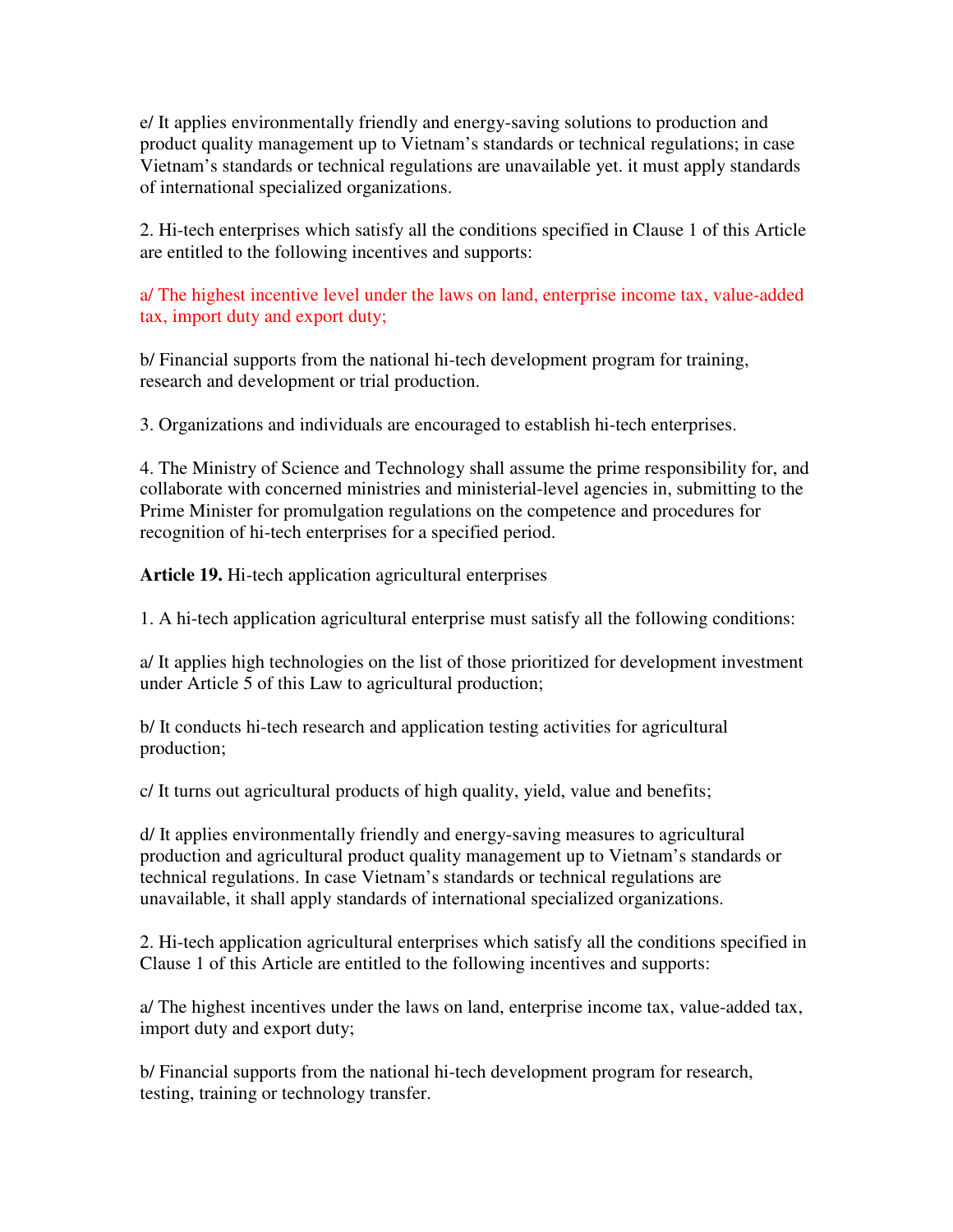3. Organizations and individuals are encouraged to establish hi-tech application agricultural enterprises.

4. The Ministry of Agriculture and Rural Development shall assume the prime responsibility for, and collaborate with the Ministry of Science and Technology and concerned ministries and ministerial-level agencies in, submitting to the Prime Minister for promulgation regulations on the competence and procedures for recognition of hi-tech application agricultural enterprises for a specified period.

**Article 20.** Encouragement of the establishment of hi-tech enterprises

1. Science and technology organizations, lecturers, researchers and students may themselves establish or cooperate with other organizations or individuals in establishing hi-tech enterprises.

2. Science and technology organizations which themselves establish or cooperate with other organizations or individuals in establishing hi-tech enterprises are entitled to the following incentives and supports:

a/ Assignment of the right to use or own scientific and technological research results under state ownership for the establishment of hi-tech enterprises;

b/ Public science and technology organizations may contribute part of state assets under their management for the establishment of hi-tech enterprises;

c/ Incentives for hi-tech enterprises.

3. State management agencies and science and technology organizations shall create favorable conditions for lecturers, researchers and students to establish or join in establishing hi-tech enterprises in accordance with this Law and other relevant laws.

**Article 21.** Hi-tech nurseries or hi-tech enterprise nurseries

1. Hi-tech nurseries or hi-tech enterprise nurseries have the function to provide favorable conditions in necessary technical infrastructure, resources and services for organizations and individuals to improve high technologies and form and develop hi-tech enterprises in the incubation period.

2. A hi-tech nursery or hi-tech enterprise nursery must satisfy all the following conditions:

a/ Having technical infrastructure and professional managerial staff that meet the hi-tech incubation or hi-tech enterprise incubation requirements;

b/ Having technological, intellectual property, legal, financial and business administration consultants;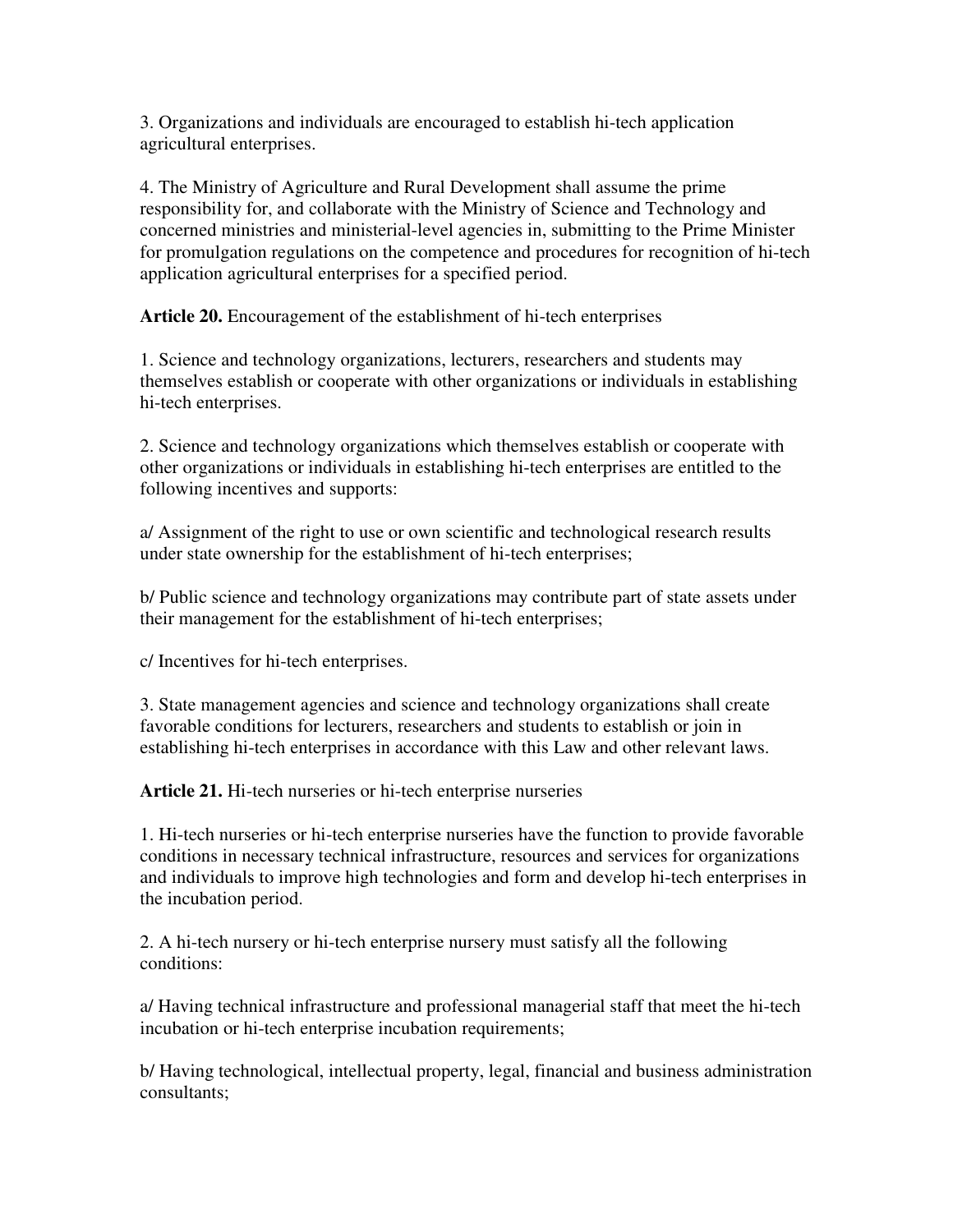c/ Being capable of cooperating with production, research and training institutions in hitech incubation or hi-tech enterprise incubation activities.

3. The Ministry of Science and Technology shall specify conditions on hi-tech nurseries oi hi-tech enterprise nurseries.

**Article 22.** Measures to promote hi-tech incubation or hi-tech enterprise incubation

1. Investors that build and operate hi-tech nurseries or hi-tech enterprise nurseries are entitled to the following incentives and supports:

a/ Allocation of land free of land use levy or with land use tax exemption, for land used for building hi-tech nurseries or hi-tech enterprise nurseries;

b/ The highest incentives under the laws on enterprise income tax, value-added tax, import duty and export duty;

c/ Partial funds from the national hi-tech development program and other state budget funds for hi-tech incubation or hi-tech enterprise incubation activities.

2. Organizations or individuals that implement hi-tech incubation or hi-tech enterprise incubation projects in nurseries are entitled to the following incentives and supports:

a/ The highest incentives under the laws on enterprise income tax. value-added tax, import duty and export duty;

b/ Partial funds from the national hi-tech development program and other state budget funds for their operation.

3. The State will invest or join in investing in building a number of important hi-tech nurseries or hi-tech enterprise nurseries.

**Article 23.** The national hi-tech development program

1. The national hi-tech development program aims to promote hi-tech research and application for creating high technologies and hi-tech products at home and forming and developing hi-tech industries.

2. The national hi-tech development program will concentrate hi-tech development investment resources in a number of key technological domains suitable to the country's practical conditions; and attract domestic and foreign scientists, technologists and entrepreneurs to work for it.

3. The national hi-tech development program has the following major tasks: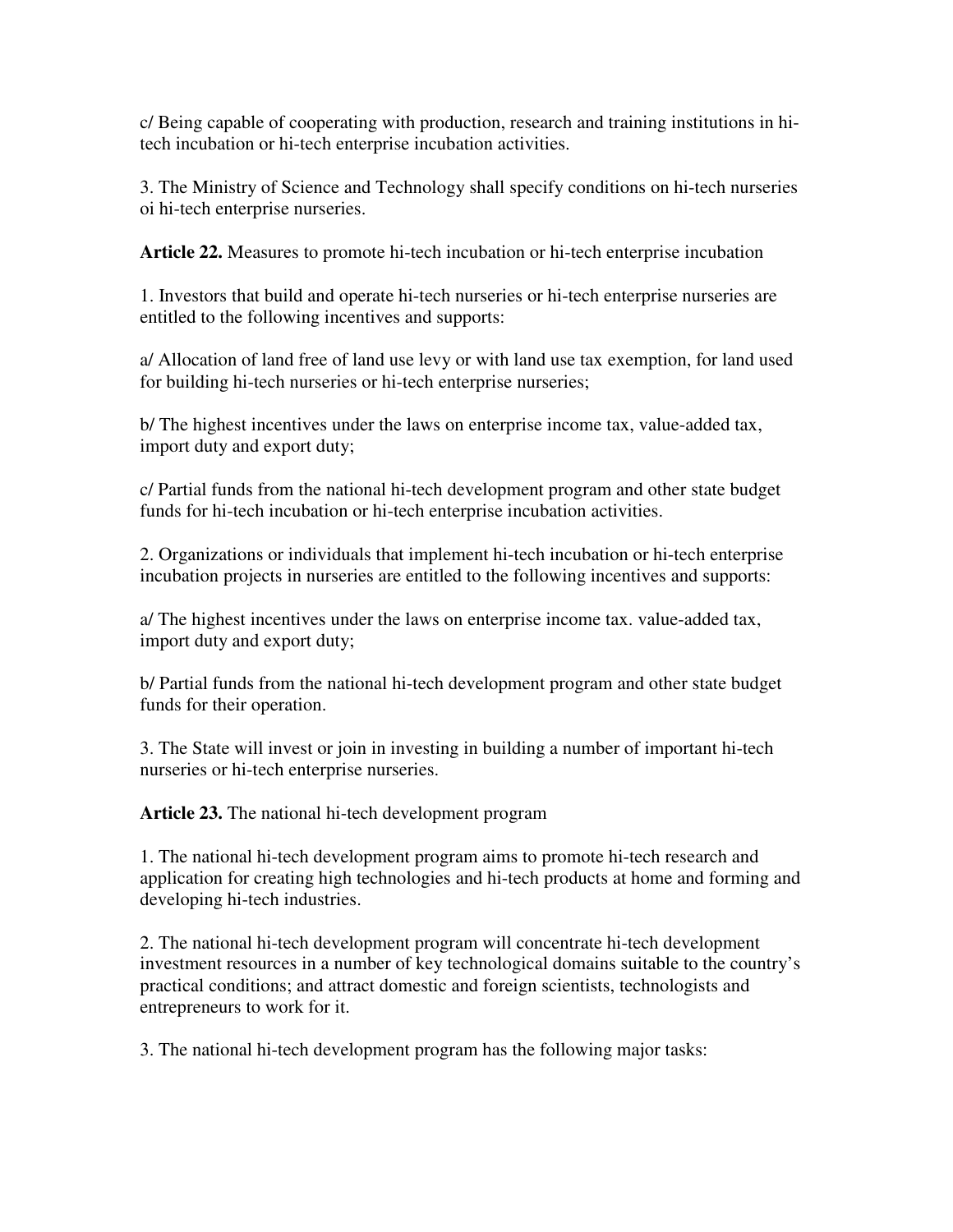a/ To determine roadmaps and measures to apply and develop high technologies on the list of those prioritized for development investment and hi-tech products on the list of those encouraged for development;

b/ To select subjects, projects and schemes for the performance of the tasks specified at Point a of this Clause;

c/ To develop hi-tech human resources;

d/ To support organizations and individuals in conducting hi-tech activities according to its objectives and tasks;

e/ To perform other tasks defined by the Prime Minister.

4. Financial sources for implementation of the national hi-tech development program include:

a/ State budget funds reserved for the program, which are not included in annual state budget expenditures for scientific and technological activities;

b/ State budget and non-state budget funds;

c/ Contributions and financial supports from Vietnamese organizations and individuals, overseas Vietnamese and foreign organizations and individuals.

5. The implementation of the national hi-tech development program is specified as follows:

a/ The Prime Minister shall direct the organization, examination and evaluation of the program implementation;

b/ The Ministry of Science and Technology shall assume the prime responsibility for. and collaborate with concerned ministries and ministerial-level agencies in, formulating contents and tasks of, and managerial and financial mechanisms applicable to, the program, and submitting them to the Prime Minister for approval;

c/ Based on the approved national hi-tech development program, ministers, heads of ministerial-level agencies and provincial-level People's Committee presidents shall perform their assigned or decentralized tasks.

6. In the course of implementation of the national hi-tech development program, to attain the objective set forth in Clause 1 of this Article and implement state policies towards hitech activities, the Government shall, when appropriate, submit to the National Assembly for consideration and decision special policies and mechanisms, applicable to the program.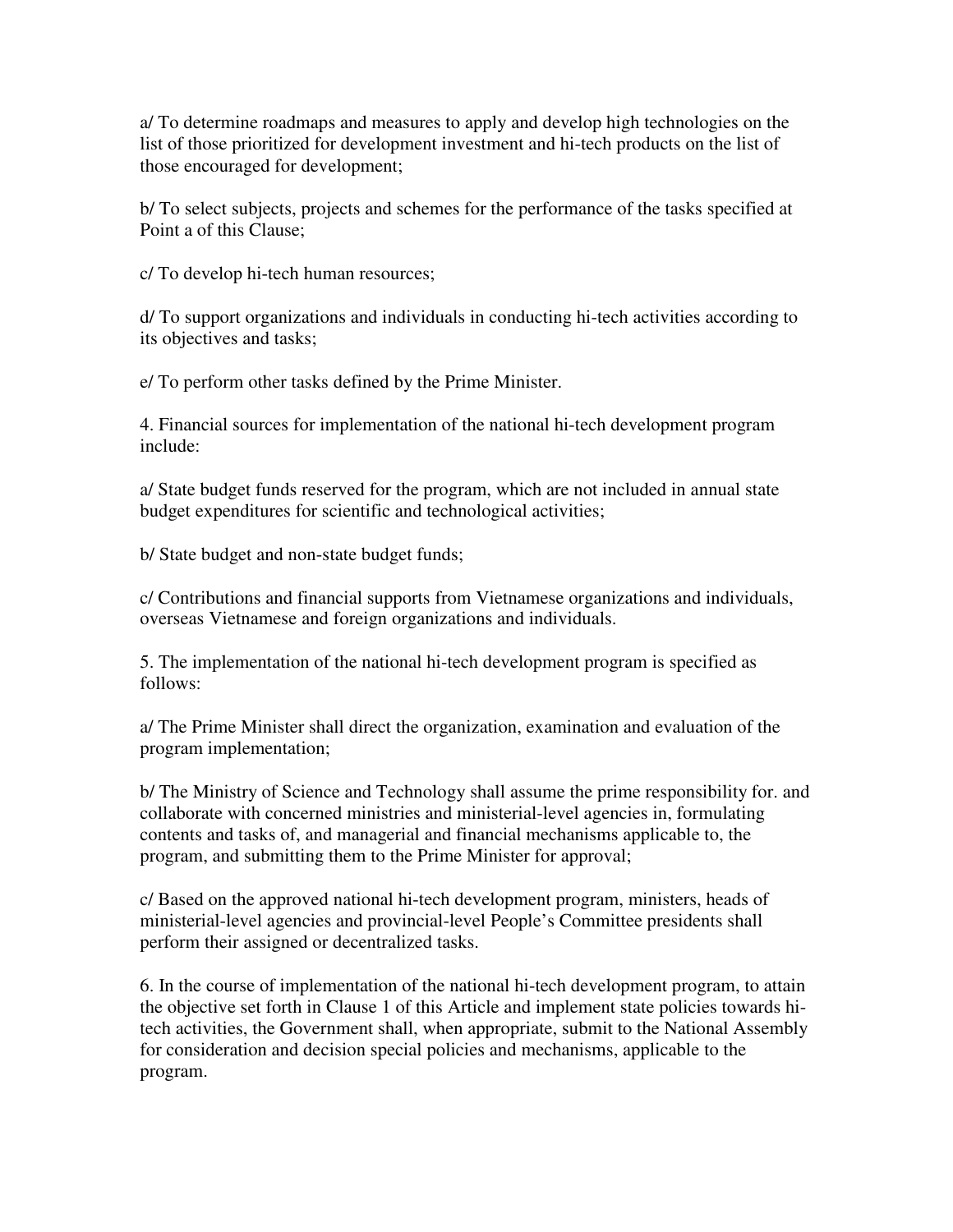### **Article 24.** Venture investment in hi-tech development

1. Venture investment in hi-tech development means investment in hi-tech research and development, formation and development of enterprises applying high technologies, manufacturing hi-tech products and providing hi-tech services, in the form of capital contribution and provision of consultancy to organizations and individuals receiving investments.

2. The State encourages and creates conditions for domestic organizations and individuals, overseas Vietnamese, foreign organizations and individuals and international organizations to join in venture investment in hi-tech development and establish a hi-tech venture investment fund in Vietnam.

3. Organizations and individuals making venture investments in developing high technologies on the list of those prioritized for development investment are entitled to the highest enterprise income tax incentives under tax laws.

**Article 25.** The national hi-tech venture investment fund

The national hi-tech venture investment fund is a state financial institution which allocates capital and provides consultancy services for organizations and individuals to establish and develop enterprises applying high technologies, manufacturing hi-tech products or providing hi-tech services.

2. Financial sources constituting the national hi-tech venture investment fund include:

a/ The fund's charter capital allocated from the state budget, which will be added with stale budget funds in the course of operation;

b/ Financial supports and contributed capital of domestic and foreign organizations and individuals;

c/ Revenues from the fund's activities;

d/ Lawfully raised capital.

3. Eligible for investment from the national hi-tech venture investment fund are organizations and individuals having hi-tech ideas and trading in high technologies, having hi-tech creation research results or having high technologies which need improvements; and medium- and small-sized enterprises having projects on hi-tech application, manufacture of hi-tech products or provision of hi-tech services.

4. The Ministry of Science and Technology shall assume the prime responsibility for, and collaborate with the Ministry of Finance in, submitting to the Prime Minister to decide to set up, and promulgate a Regulation on organization and operation of, the national hi-tech venture investment fund.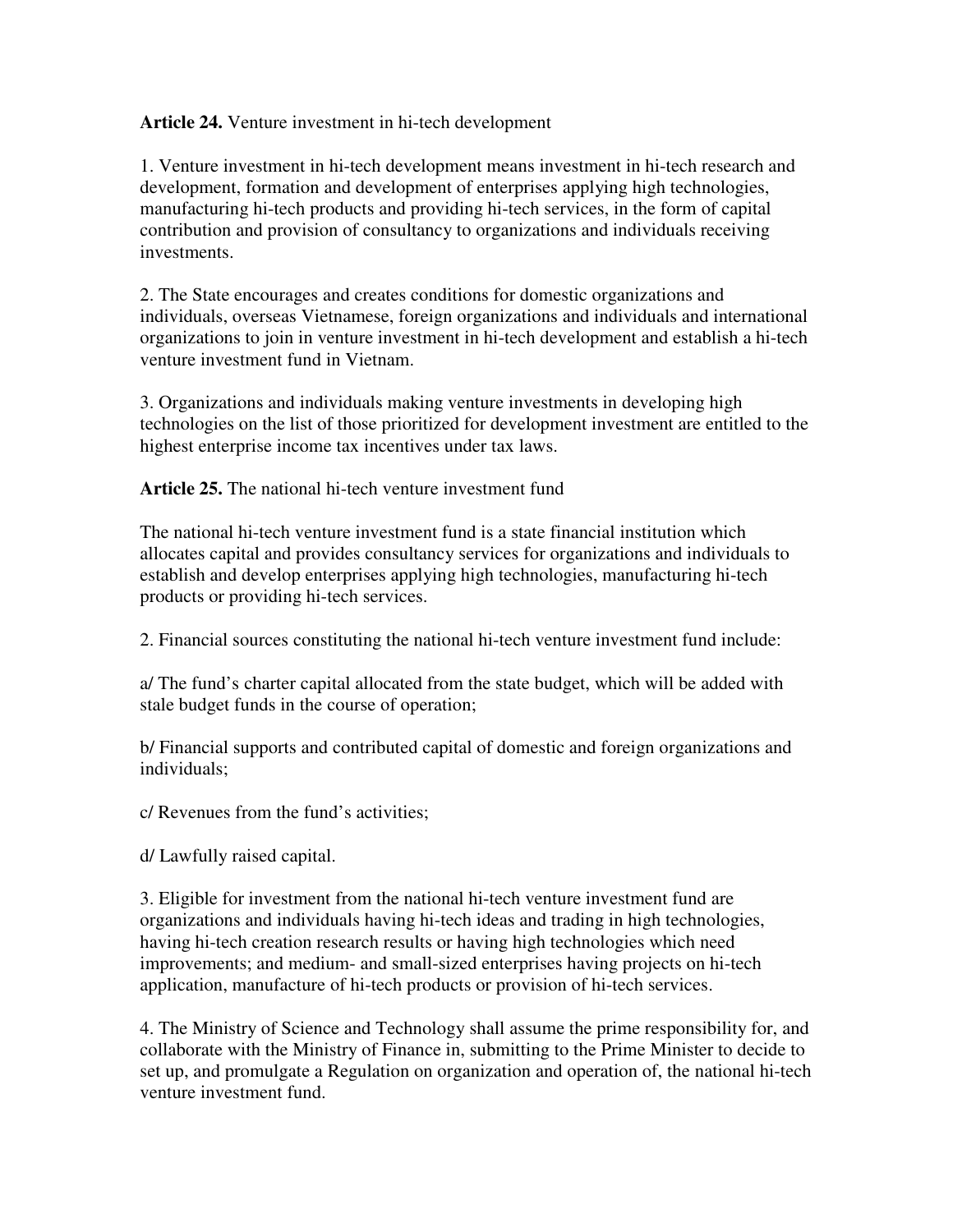## **Chapter IV**

### **HI-TECH HUMAN RESOURCES**

### **Article 26.** Hi-tech human resource development policies

1. Hi-tech human resource development is a pivotal task of the national education and training system, aiming to implement stale policies towards hi-tech activities specified in this Law and other relevant laws.

2. Hi-tech human resource training must be linked with hi-tech practical conditions and hi-tech application and development tasks to meet industrialization and modernization requirements: must ensure the quantity, quality and rational structure of hi-tech human resources, and their effective employment and satisfactory treatment.

3. Hi-tech human resources shall be trained to achieve a complete structure and adequate qualifications, including scientists, researchers, technologists, managers, technicians and technical workers.

4. The Stale creates favorable conditions for domestic and foreign organizations and individuals to join in hi-tech human resource development: earmarks budgets and resources for and provides the highest incentive level under law for hi-tech human resource development.

### **Article 27.** Hi-tech human resource training

1. Annual education and training budgets must include funds for selecting pupils and students with excellent learning achievements, lecturers, researchers, technologists, managers, technicians and technical workers for overseas training or retraining in high technologies prioritized for development investment under Article 5 of this Law.

2. State-funded hi-tech application and development programs, projects and schemes may earmark funds for hi-tech human resource training according to their approved objectives, contents and tasks.

3. Persons directly involved in performing the national hi-tech development program's tasks are prioritized in the selection of those to attend domestic and overseas refresher courses under the State's training programs.

4. The Ministry of Science and Technology shall assume the prime responsibility for, and collaborate with the Ministry of Education and Training and concerned ministries and ministerial-level agencies in, submitting to the Prime Minister for decision plans and measures to train hi-tech human resources under hi-tech application and development programs, projects and schemes.

**Article 28.** Hi-tech human resource-training institutions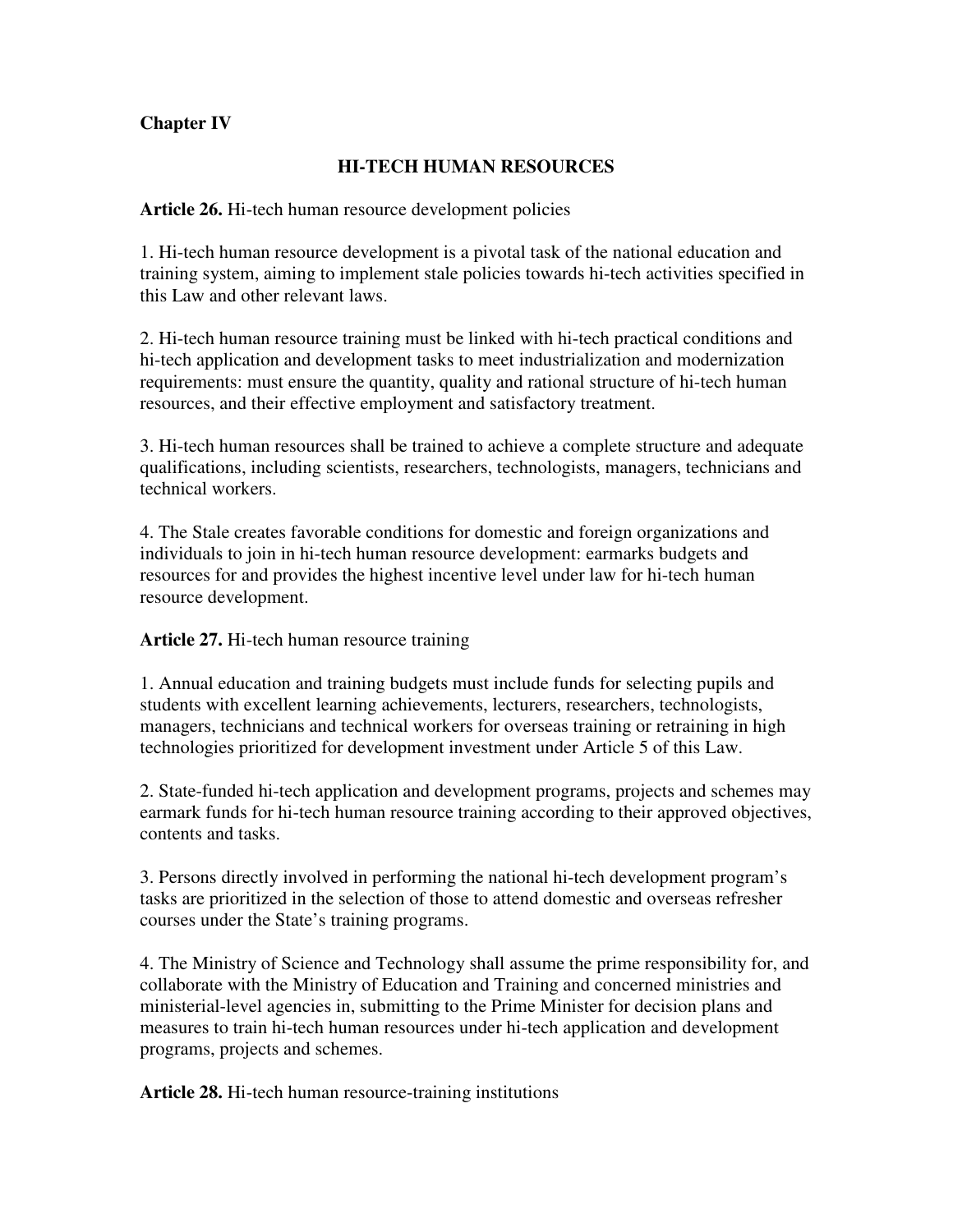1. The State encourages organizations and individuals to invest or enter into joint ventures or cooperation with other organizations in investing in building hi-tech human resource-training institutions.

2. Hi-tech human resource-training institutions are eligible for the following incentives and supports:

a/ The highest incentive level under the laws on land, enterprise income tax and import duly;

b/ Financial supports from scientific and technological funds and other funds;

c/ Funds from the national hi-tech development program to cover some or all of hi-tech human resource training expenses for the performance of the program's objectives and tasks.

3. Scientific research and technological development organizations and hi-tech human resource-training universities may be allocated training funds by the State.

4. The State will concentrate investment in building a number of hi-tech human resourcetraining institutions up to international standards.

5. The Ministry of Science and Technology shall assume the prime responsibility for, and collaborate with the Ministry of Education and Training, the Ministry of Labor, War Invalids and Social Affairs and concerned ministries and ministerial-level agencies in, submitting to the Prime Minister for promulgation regulations on the competence, conditions and procedures for certification of hi-tech human resource-training institutions eligible for incentives and supports specified in Clause 2 of this Article, and for approval investment plans to build a number of hi-tech human resource-training institutions up to international standards.

**Article 29.** Attraction and employment of hi-tech human resources

1. The Stale adopts particularly preferential mechanisms and policies for attracting and employing hi-tech human resources, including:

a/ Creating a working and living environment favorable for hi-tech activities;

b/ Implementing salary, allowance and insurance regimes:

c/ Appointing hi-tech specialists to kes positions for the performance of the Stated scientific and technological tasks;

d/ Granting the highest personal income tax incentives;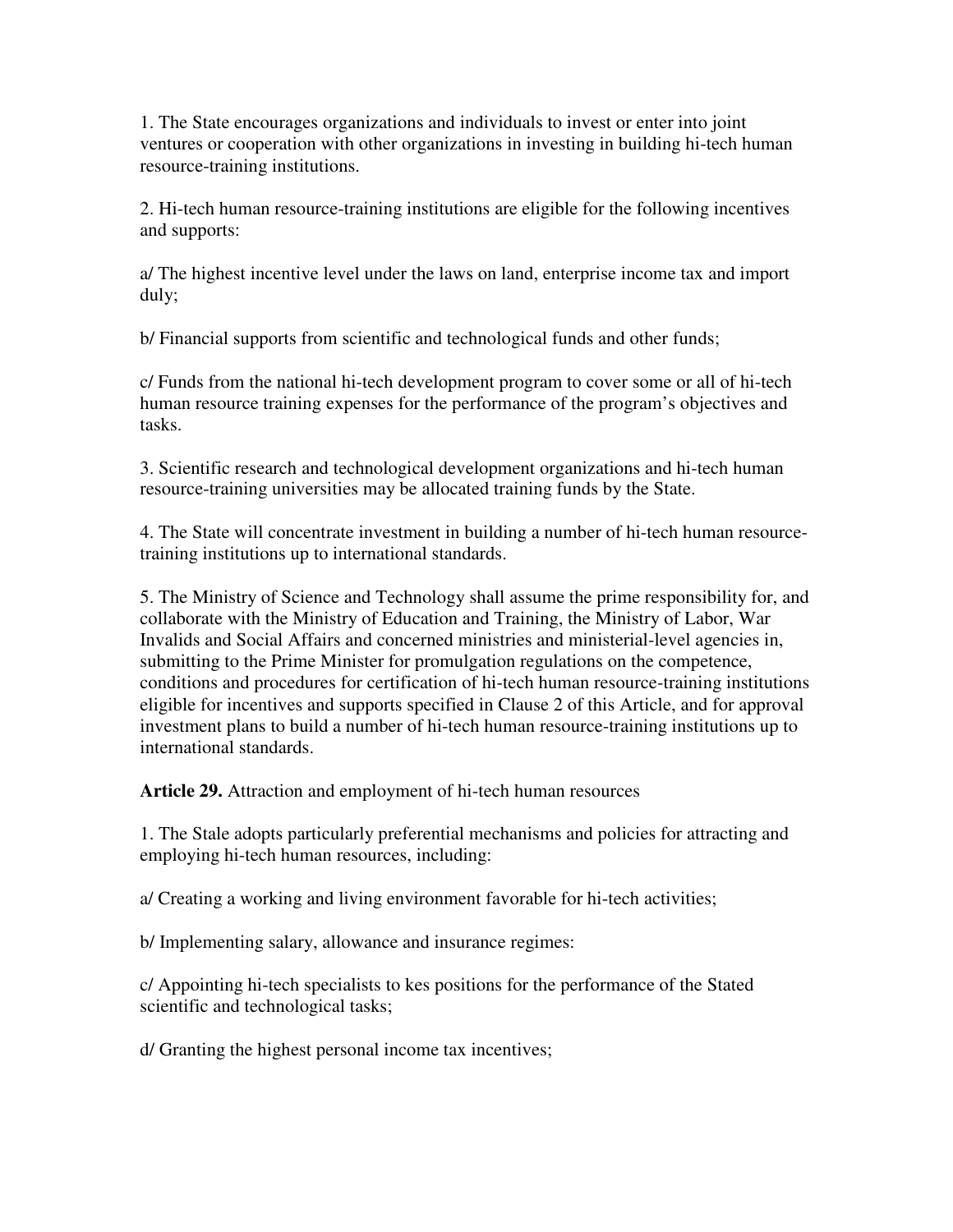e/ Creating favorable conditions for participation in hi-tech international cooperation activities;

f/ Honoring and commending persons with outstanding achievements.

2. The Ministry of Science and Technology shall assume the prime responsibility for, and collaborate with the Ministry of Finance and concerned ministries and ministerial-level agencies in, submitting to the Prime Minister for promulgation mechanisms and policies specified in Clause I of this Article.

## **Chapter V**

# **TECHNICAL INFRASTRUCTURE FOR HI-TECH ACTIVITIES**

**Article 30.** Hi-tech infrastructure development

1. The State encourages organizations and individuals to invest in building hi-tech infrastructure, including hi-tech parks, hi-tech application agricultural parks, hi-tech research institutions, hi-tech nurseries or hi-tech enterprise nurseries, and information infrastructure, to meei hi-tech development requirements.

Based on socio-economic developmeni requirements and tasks and hi-tech development tasks, the Slate concentrates investment in building a number of hi-tech parks and hi-tech application agricultural parks.

## **Article 31.** Hi-tech parks

1. Hi-tech park is a place where hi-tech research, application and development; hi-tech incubation or hi-tech enterprise incubation; hi-tech human resource training; hi-tech product manufacture and trading; and hi-tech service provision activities are concentrated and connected.

2. Tasks of a hi-tech park:

a/ To conduct hi-tech research, application and development; hi-tech incubation or hitech enterprise incubation; hi-tech human resource training; hi-tech production; or hi-tech service provision activities;

b/ To connect hi-tech research and application, hi-tech human resource training, and hitech production activities;

c/ To train hi-tech human resources;

d/ To organize fairs, exhibitions and displays of hi-tech products turned out as a result of hi-tech research and application;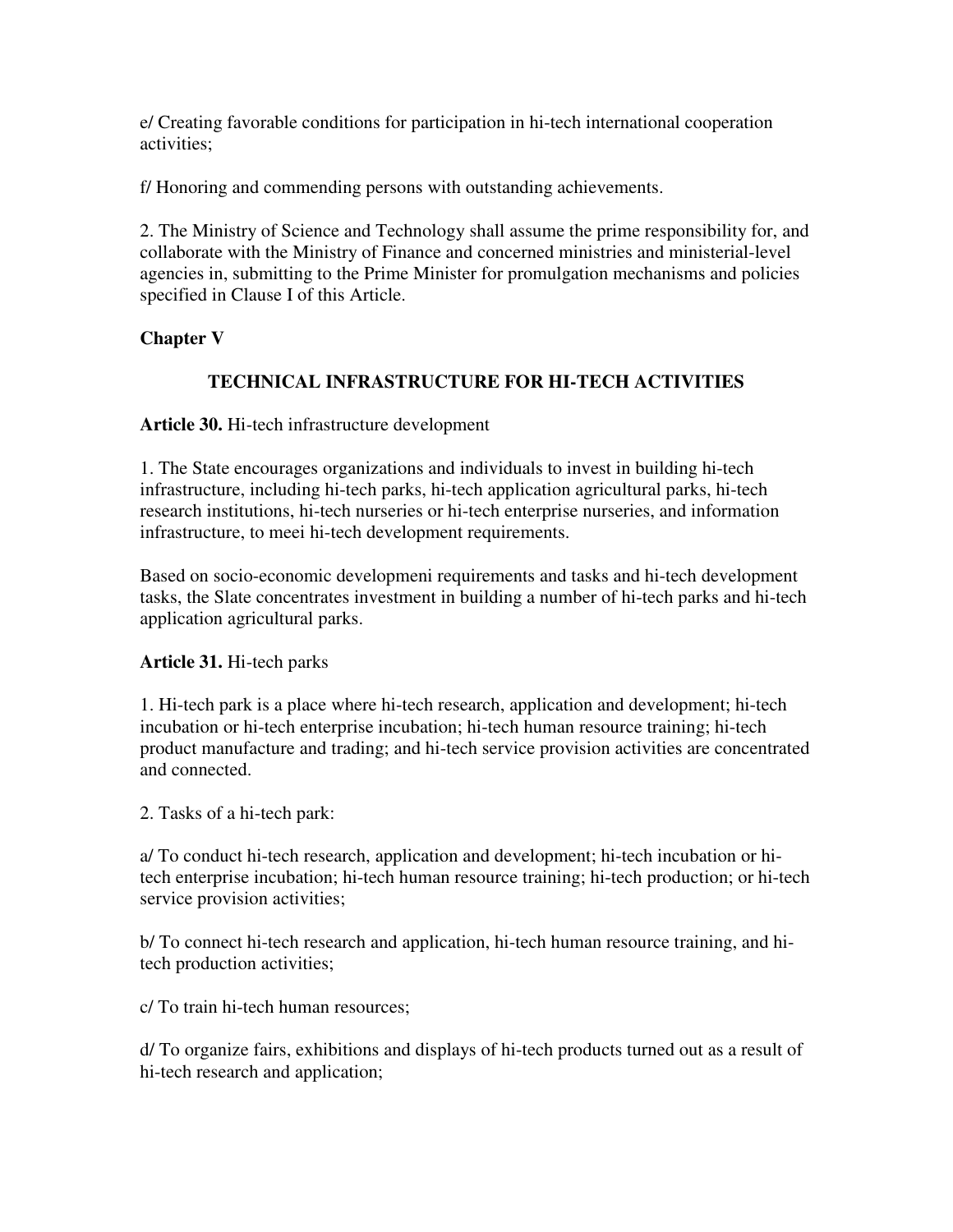e/ To attract domestic and overseas resources for promoting hi-tech activities.

3. Conditions for establishment of a hi-tech park:

a/ Such establishment must be compliant with the State's policies on hi-tech and hi-tech industrial development and tasks defined in Clause 2 of this Article;

b/ The park must have an appropriate area and a location favorable for transport and linkage with high-level research and training institutions;

c/ The park must have favorable technical and service infrastructure meeting the requirements of hi-tech research, application and development; hi-tech incubation or hitech enterprise incubation; hi-tech trial production; or hi-tech service provision;

d/ The park must have professional human resources and managerial staff.

4. The Ministry of Science and Technology shall assume the prime responsibility for, and collaborate with concerned ministries, ministerial-level agencies and provincial-level People's Committees in, submitting to the Prime Minister to decide to set up, and promulgate operation regulations of, hi-tech parks.

**Article 32.** Hi-tech application agricultural parks

1. Hi-tech application agricultural park is a hi-tech park concentrating on the application of hi-tech research and development achievements to agriculture for the performance of tasks defined in Clause 1, Article 16 of this Law.

2. Tasks of a hi-tech application agricultural park:

a/ To research the application of. test and demonstrate hi-tech agricultural production models;

b/ To link hi-tech research and application and production activities in agriculture;

c/ To train hi-tech human resources in agriculture;

d/ To organize fairs, exhibitions and displays of agricultural products with hi-tech application;

e/ To attract hi-tech investments and human resources at home and abroad for conducting hi-tech application in agriculture.

3. Conditions for establishment of a hi-tech application agricultural park:

a/ Such establishment must be compliant with the agricultural development strategy and plans and tasks defined in Clause 2 of this Article;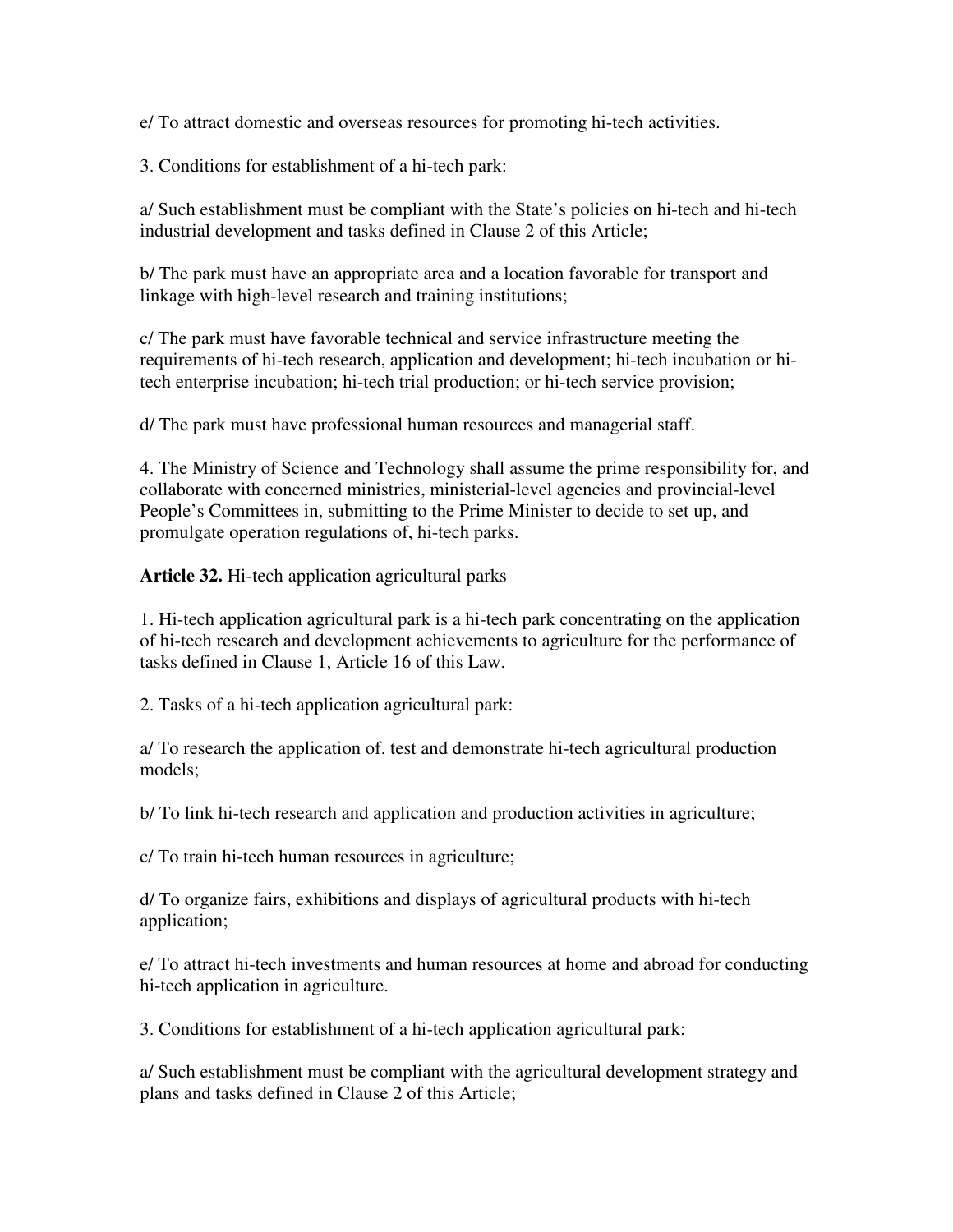b/ The park must have an area and natural conditions suitable to each type of agricultural production, and a location convenient for cooperation with high-level research and training institutions;

c/ The park must have adequate technical and service infrastructure meeting the requirements of research, training, testing and demonstration for hi-tech application in agriculture;

d/ Having professional human resources and managerial staff.

4. The Ministry of Agriculture and Rural Development shall assume the prime responsibility for. and collaborate with the Ministry of Science and Technology and concerned ministries, ministerial-level agencies and provincial-level People's Committees in, submitting to the Prime Minister for decision the setting up of hi-tech application agricultural parks, and for promulgation their operation regulations.

**Article 33.** Measures to promote investment in building technical infrastructure for hitech development

1. The land use planning must identify land areas reserved for building infrastructure for hi-tech development.

2. Investors in building technical infrastructure in hi-tech parks or hi-tech application agricultural parks are entitled to the highest incentives under the land law, for land for building hi-tech research and training institutions; hi-tech nurseries or hi-tech enterprise nurseries; facilities to test, demonstrate or manufacture hi-tech products or agricultural products with hi-tech applications, or provide hi-tech services; information, transport, electricity and water infrastructure, executive offices and waste treatment systems in hitech parks

3. The State supports the building of information, transport, electricity and water infrastructure, executive offices and waste treatment systems in hi-tech parks or hi-tech application agricultural parks.

4. Other incentives provided for by the Government according to its competence.

5. Provincial-level People's Committees shall, within the ambit of their powers and tasks, conduct ground clearance and create favorable conditions for organizations and individuals to invest in hi-tech parks or hi-tech application agricultural parks.

**Chapter VI**

# **IMPLEMENTATION PROVISIONS**

**Article 34.** Effect